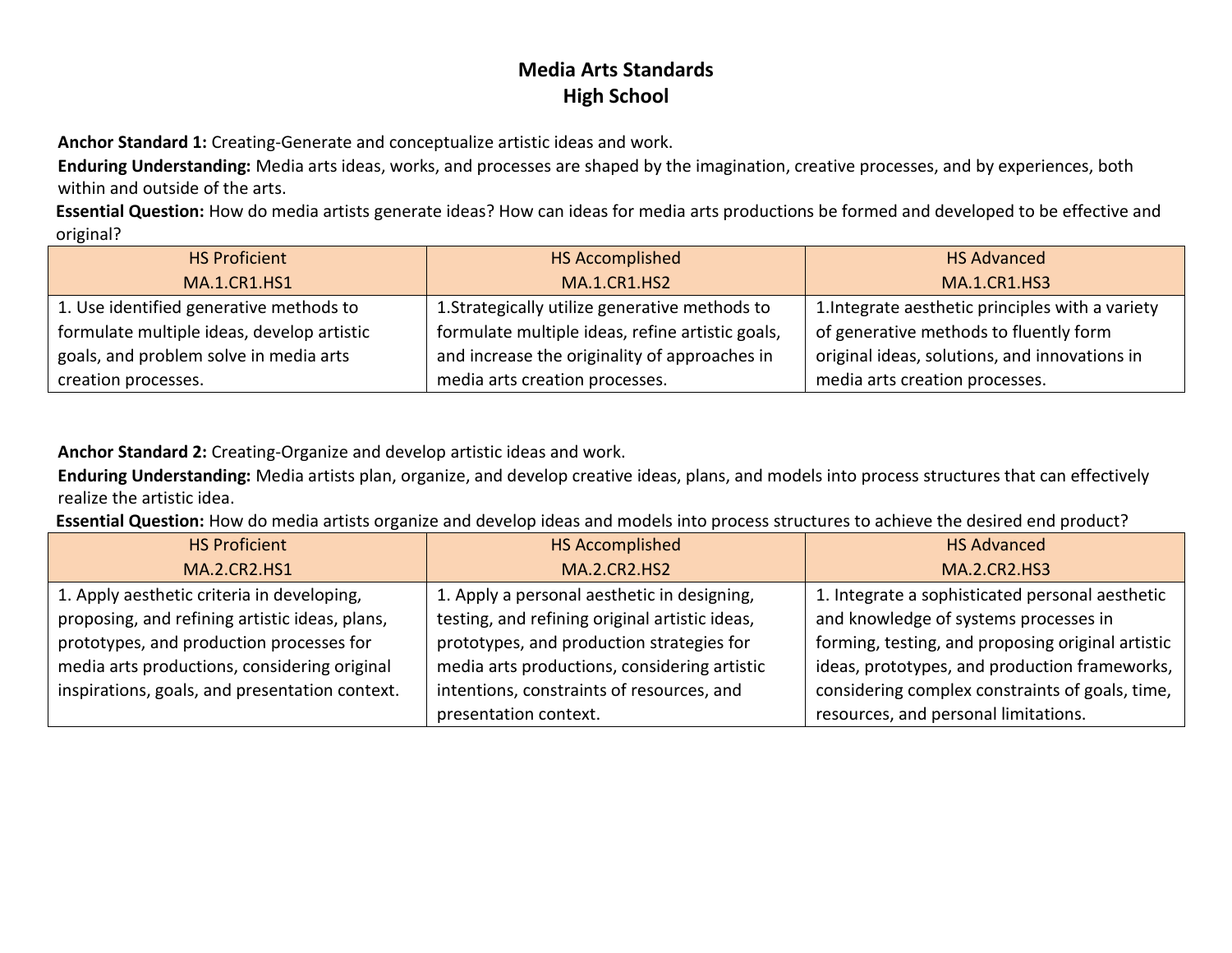**Anchor Standard 3:** Creating-Refine and complete artistic work.

**Enduring Understanding:** The forming, integration, and refinement of aesthetic components, principles, and processes creates purpose, meaning, and artistic quality in media artworks.

**Essential Question:** What is required to produce a media artwork that conveys purpose, meaning, and artistic quality? How do media artists improve/refine their work?

| <b>HS Proficient</b>                           | <b>HS Accomplished</b>                       | <b>HS Advanced</b>                             |
|------------------------------------------------|----------------------------------------------|------------------------------------------------|
| <b>MA.3.CR3.HS1</b>                            | <b>MA.3.CR3.HS2</b>                          | <b>MA.3.CR3.HS3</b>                            |
| 1. Consolidate production processes to         | 1. Consolidate production processes to       | 1. Synthesize content, processes, and          |
| demonstrate deliberate choices in organizing   | demonstrate deliberate choices in organizing | components to express compelling purpose,      |
| and integrating content and stylistic          | and integrating content and stylistic        | story, emotion, or ideas in complex media arts |
| conventions in media arts productions,         | conventions in media arts production,        | productions, demonstrating mastery of          |
| demonstrating understanding of associated      | demonstrating understanding of associated    | associated principles, such as hybridization.  |
| principles, such as emphasis and tone.         | principles, such as continuity and           |                                                |
|                                                | juxtaposition.                               |                                                |
| 2. Refine and modify media artworks, honing    | 2. Refine and elaborate aesthetic elements   | 2. Intentionally and consistently refine and   |
| aesthetic quality and intentionally            | and technical components to intentionally    | elaborate elements and components to form      |
| accentuating stylistic elements, to reflect an | form impactful expressions in media artworks | impactful expressions in media artworks,       |
| understanding of personal goals and            | for specific purposes, intentions, audiences | directed at specific purposes, audiences, and  |
| preferences.                                   | and places.                                  | contexts.                                      |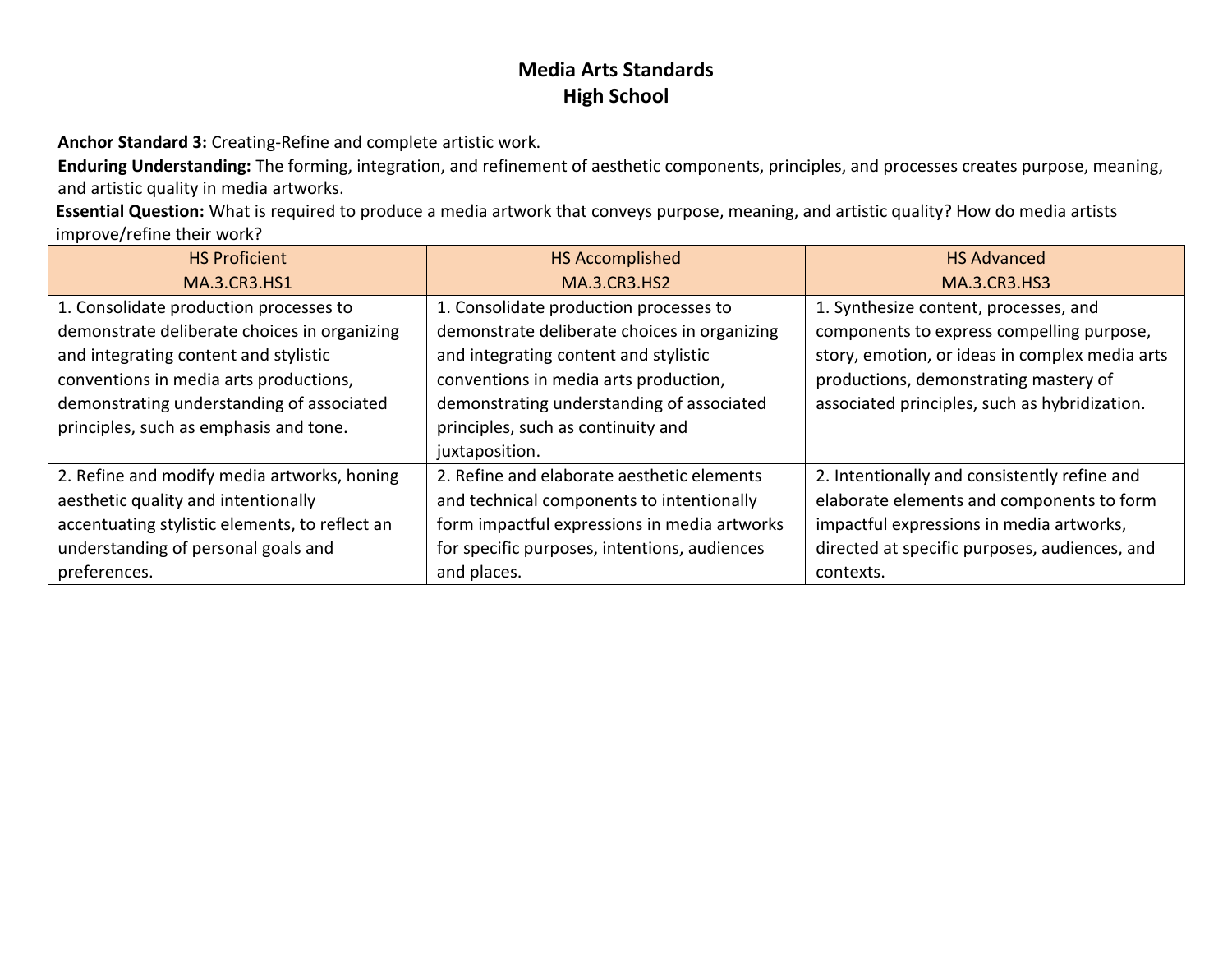**Anchor Standard 4:** Producing-Develop and refine artistic techniques and work for presentation.

**Enduring Understanding:** Media artists integrate various forms and contents to develop complex, unified artworks.

**Essential Question:** How are complex media arts experiences constructed?

| <b>HS Proficient</b>                             | HS Accomplished                                  | <b>HS Advanced</b>                               |
|--------------------------------------------------|--------------------------------------------------|--------------------------------------------------|
| <b>MA.4.PR1.HS1</b>                              | <b>MA.4.PR1.HS2</b>                              | <b>MA.4.PR1.HS3</b>                              |
| 1. Integrate various arts, media arts forms, and | 1. Integrate various arts, media arts forms, and | 1. Synthesize various arts, media arts forms     |
| content into unified media arts productions,     | academic content into unified media arts         | and academic content into unified media arts     |
| considering the reaction and interaction of the  | productions that retain thematic integrity and   | productions that retain artistic fidelity across |
| audience, such as experiential design.           | stylistic continuity, such as transmedia         | platforms, such as transdisciplinary             |
|                                                  | productions.                                     | productions.                                     |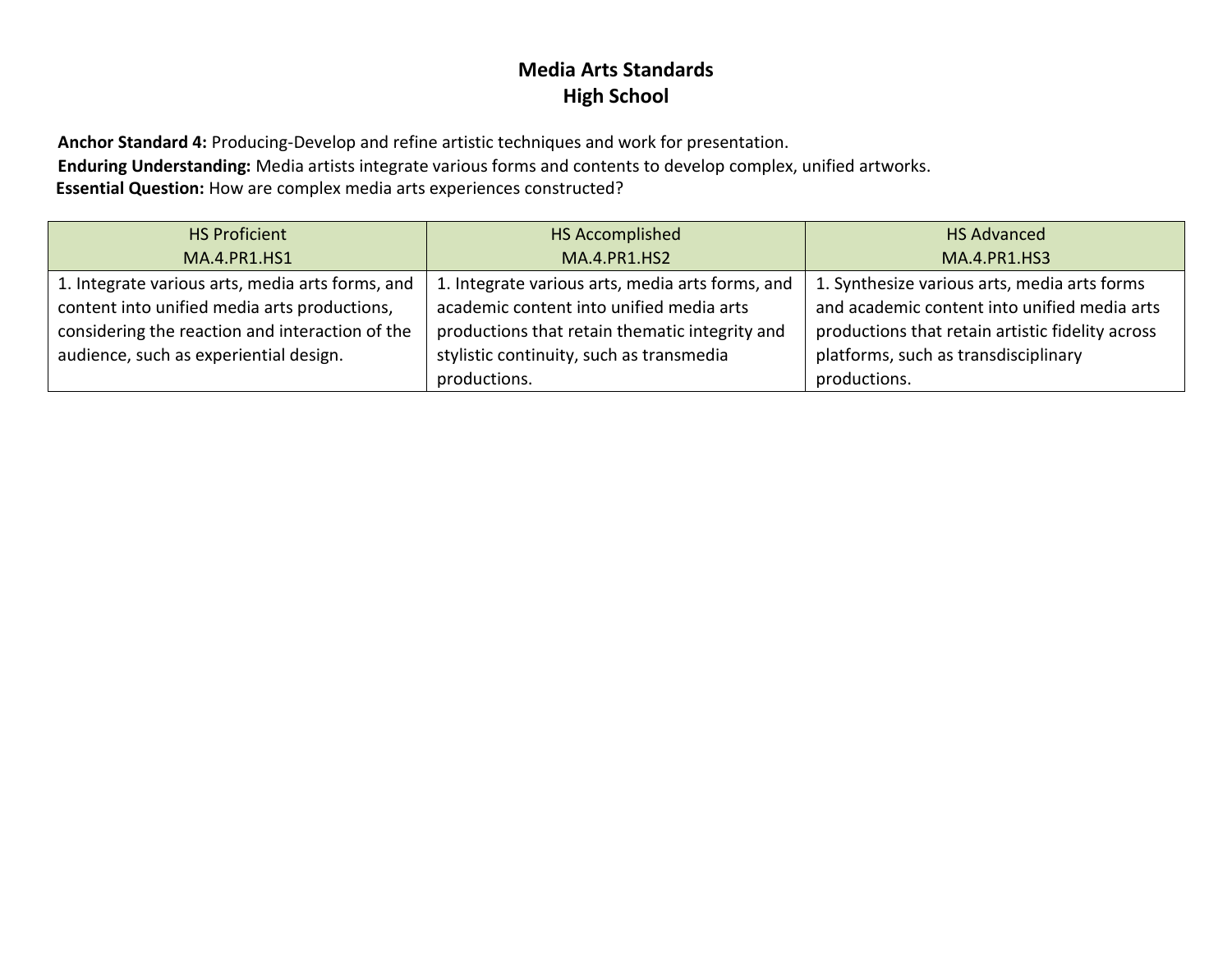**Anchor Standard 5:** Producing-Develop and refine artistic techniques and work for presentation.

**Enduring Understanding:** Media artists require a range of skills and abilities to creatively solve problems within and through media arts productions.

**Essential Question:** What skills are required for creating effective media artworks and how are they improved? How are creativity and innovation developed within and through media arts productions? How do media artists use various tools?

| <b>HS Proficient</b>                                 | <b>HS Accomplished</b>                           | <b>HS Advanced</b>                              |
|------------------------------------------------------|--------------------------------------------------|-------------------------------------------------|
| <b>MA.5.PR2.HS1</b>                                  | <b>MA.5.PR2.HS2</b>                              | <b>MA.5.PR2.HS3</b>                             |
| 1. Demonstrate progression in artistic, design,      | 1. Demonstrate effective command of              | 1. Employ mastered artistic, design, technical, |
| technical, and soft skills, as a result of selecting | artistic, design, technical and soft skills in   | and soft skills in managing and producing       |
| and fulfilling specified roles in the production     | managing and producing media artworks.           | media artworks.                                 |
| of a variety of media artworks.                      |                                                  |                                                 |
| 2. Develop and refine a determined range of          | 2. Demonstrate effective ability in creative and | 2. Fluently employ mastered creative and        |
| creative and adaptive innovation abilities, such     | adaptive innovation abilities, such as resisting | innovative adaptability in formulating lines of |
| as design thinking, and risk taking, in              | closure, and responsive use of failure, to       | inquiry and solutions, to address complex       |
| addressing identified challenges and                 | address sophisticated challenges within and      | challenges within and through media arts        |
| constraints within and through media arts            | through media arts productions.                  | productions.                                    |
| productions.                                         |                                                  |                                                 |
| 3. Demonstrate adaptation and innovation             | 3. Demonstrate the skillful adaptation and       | 3. Independently utilize and adapt tools,       |
| through the combination of tools, techniques         | combination of tools, styles, techniques, and    | styles, and systems in standard, innovative,    |
| and content, in standard and innovative ways,        | interactivity to achieve specific expressive     | and experimental ways in the production of      |
| to communicate intent in the production of           | goals in the production of a variety of media    | complex media artworks.                         |
| media artworks.                                      | artworks.                                        |                                                 |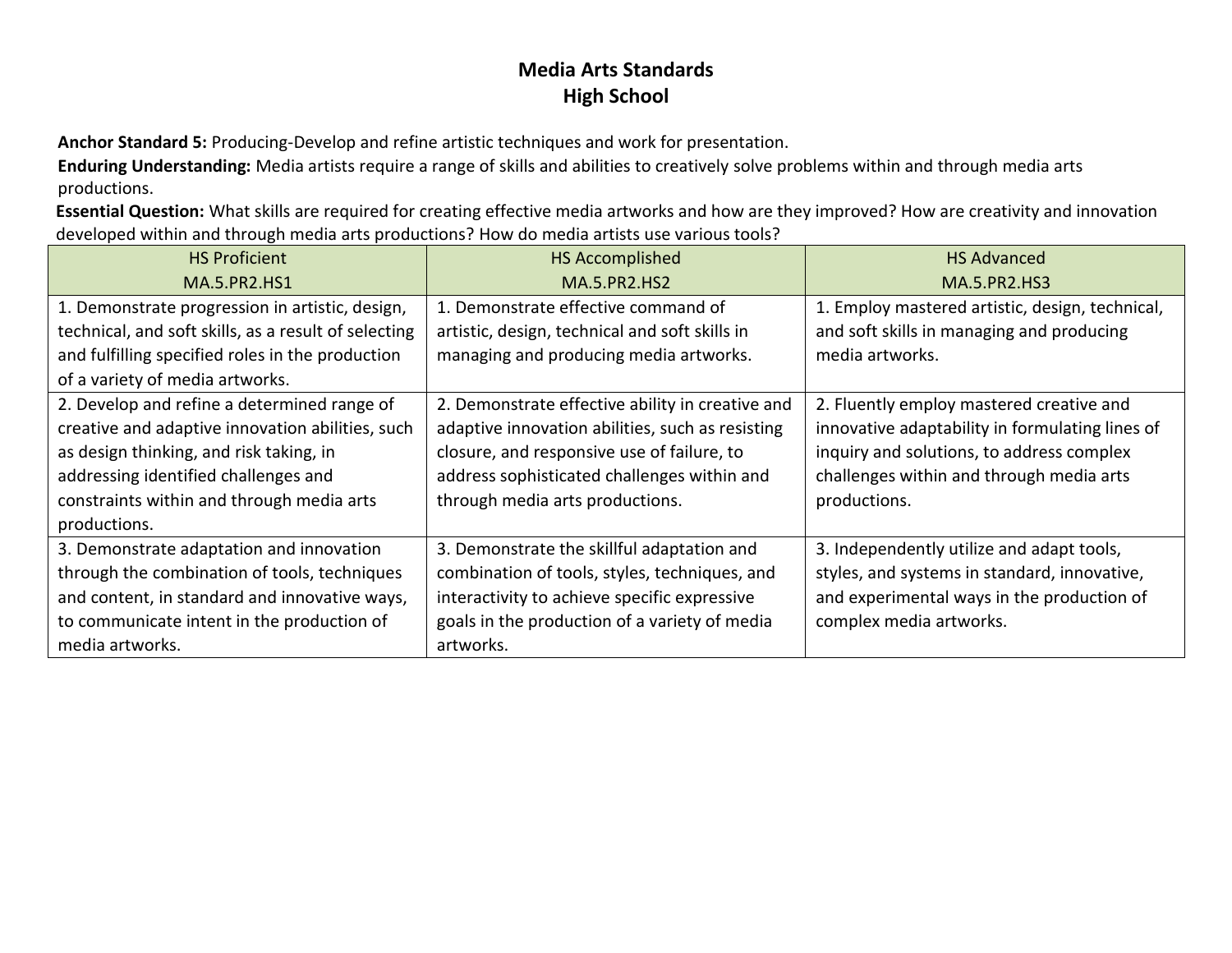**Anchor Standard 6:** Producing-Convey meaning through the presentation of artistic work.

**Enduring Understanding:** Media artists purposefully present, share, and distribute media artworks for various contexts.

**Essential Question:** How does time, place, audience, and context affect presenting or performing choices for media artworks? How can presenting or sharing media artworks in a public format help a media artist learn and grow?

| <b>HS Proficient</b>                           | HS Accomplished                               | <b>HS Advanced</b>                          |
|------------------------------------------------|-----------------------------------------------|---------------------------------------------|
| MA.6.PR3.HS1                                   | <b>MA.6.PR3.HS2</b>                           | MA.6.PR3.HS3                                |
| 1. Design the presentation and distribution of | 1. Curate and design the presentation and     | 1. Curate, design, and promote the          |
| collections of media artworks, considering     | distribution of collections of media artworks | presentation and distribution of media      |
| combinations of artworks, formats, and         | through a variety of contexts, such as mass   | artworks for intentional impacts, through a |
| audiences.                                     | audiences, and physical and virtual channels. | variety of contexts, such as markets and    |
|                                                |                                               | venues.                                     |
| 2. Evaluate and implement improvements in      | 2. Evaluate and implement improvements in     | 2. Independently evaluate, compare, and     |
| presenting media artworks, considering         | presenting media artworks, considering        | integrate improvements in presenting media  |
| personal and local impacts, such as the        | personal, local, and social impacts such as   | artworks, considering personal to global    |
| benefits for self and others.                  | changes that occurred for people, or to a     | impacts, such as new understandings that    |
|                                                | situation.                                    | were gained by artist and audience.         |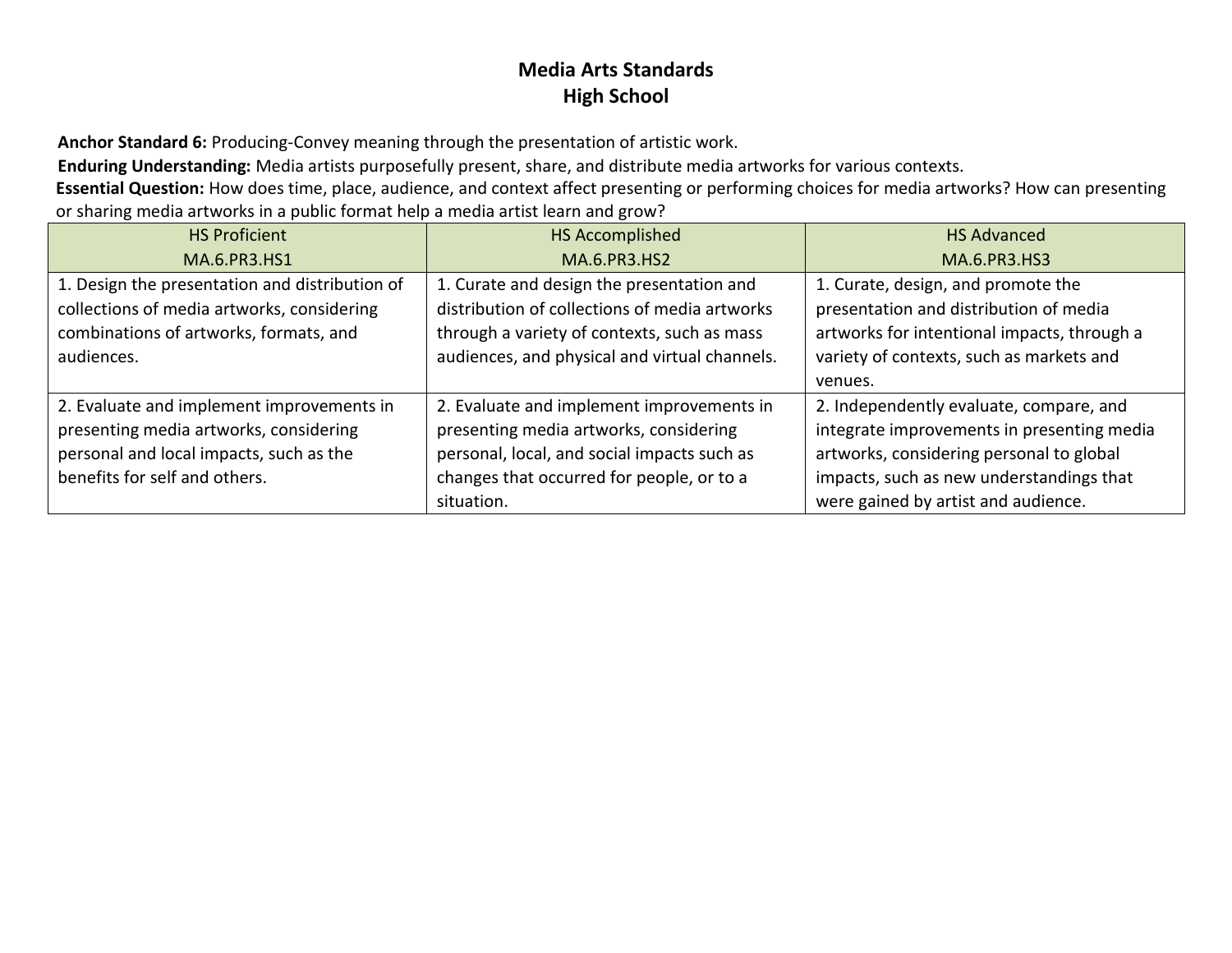**Anchor Standard 7:** Responding-Perceive and analyze artistic work.

**Enduring Understanding:** Identifying the qualities and characteristics of media artworks improves one's artistic appreciation and production. **Essential Question:** How do we 'read' media artworks and discern their relational components? How do media artworks function to convey meaning and manage audience experience?

| <b>HS Proficient</b>                          | HS Accomplished                                 | <b>HS Advanced</b>                           |
|-----------------------------------------------|-------------------------------------------------|----------------------------------------------|
| MA.7.RE1.HS1                                  | <b>MA.7.RE1.HS2</b>                             | MA.7.RE1.HS3                                 |
| 1. Analyze the qualities of and relationships | 1. Analyze and synthesize the qualities and     | 1. Analyze and synthesize the qualities and  |
| between the components, style, and            | relationships of the components in a variety of | relationships of the components and audience |
| preferences communicated by media artworks    | media artworks, and feedback on how they        | impact in a variety media artworks.          |
| and artists.                                  | impact audience.                                |                                              |

**Anchor Standard 8:** Responding-Interpret intent and meaning in artistic work.

**Enduring Understanding:** Interpretation and appreciation require consideration of the intent, form, and context of the media and artwork. **Essential Question:** How do people relate to and interpret media artworks?

| <b>HS Proficient</b>                           | HS Accomplished                                | <b>HS Advanced</b>                             |
|------------------------------------------------|------------------------------------------------|------------------------------------------------|
| MA.8.RE2.HS1                                   | MA.8.RE2.HS2                                   | MA.8.RE2.HS3                                   |
| 1. Analyze the intent, meanings, and reception | 1. Analyze the intent, meanings, and influence | 1. Analyze the intent, meanings and impacts of |
| of a variety of media artworks, focusing on    | of a variety of media artworks, based on       | diverse media artworks, considering complex    |
| personal and cultural contexts.                | personal, societal, historical, and cultural   | factors of context and bias.                   |
|                                                | contexts.                                      |                                                |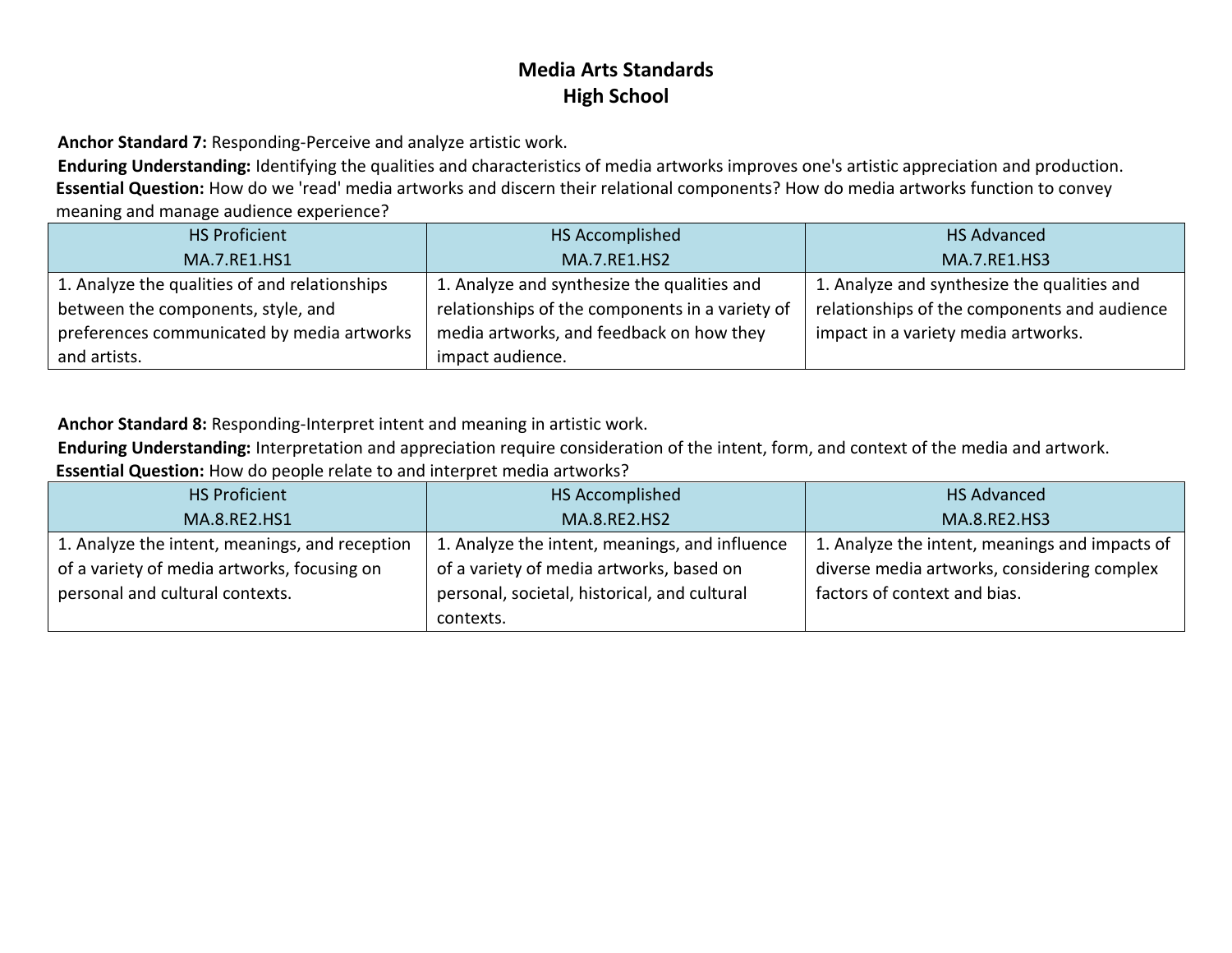**Anchor Standard 9:** Responding-Apply criteria to evaluate artistic work.

**Enduring Understanding:** Skillful evaluation and critique are critical components of experiencing, appreciating, and producing media artworks. **Essential Question:** How and why do media artists value and judge media artworks? When and how should we evaluate and critique media artworks to improve them?

| <b>HS Proficient</b>                           | HS Accomplished                             | <b>HS Advanced</b>                            |
|------------------------------------------------|---------------------------------------------|-----------------------------------------------|
| MA.9.RE3.HS1                                   | MA.9.RE3.HS2                                | MA.9.RE3.HS3                                  |
| 1. Evaluate media art works and production     | 1. Form and apply defensible evaluations in | 1. Independently develop rigorous evaluations |
| processes at decisive stages, using identified | the constructive and systematic critique of | of, and strategically seek feedback for media |
| criteria, and considering context and artistic | media artworks and production processes.    | artworks and production processes,            |
| goals.                                         |                                             | considering complex goals and factors.        |